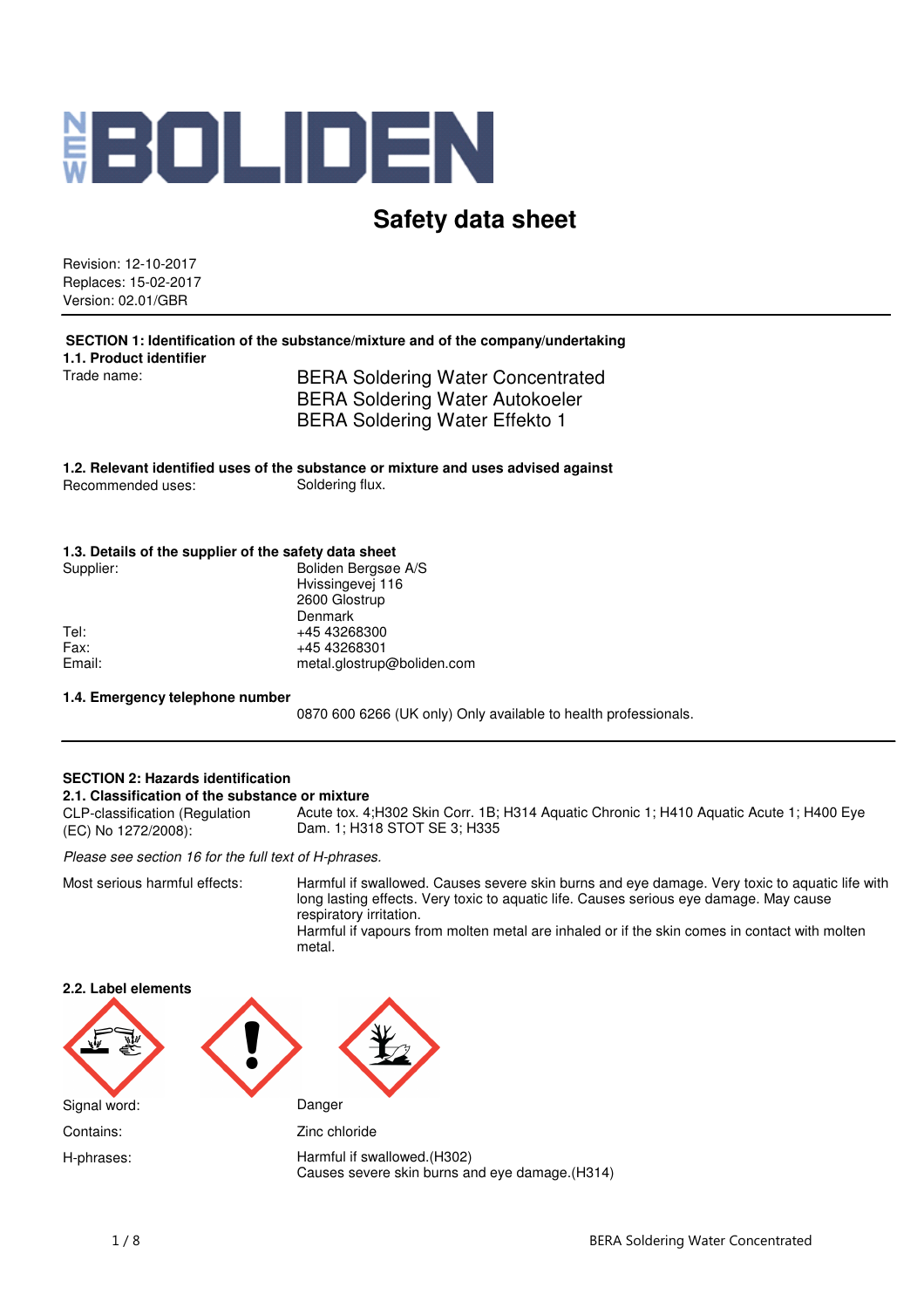|                    | Very toxic to aquatic life with long lasting effects. (H410)<br>May cause respiratory irritation. (H335)                                                                                                                                                                                                                                                                                                                                                                                                                                                                                                                  |
|--------------------|---------------------------------------------------------------------------------------------------------------------------------------------------------------------------------------------------------------------------------------------------------------------------------------------------------------------------------------------------------------------------------------------------------------------------------------------------------------------------------------------------------------------------------------------------------------------------------------------------------------------------|
| P-phrases:         | Avoid release to the environment.(P273)<br>Wear protective gloves/protective clothing/eye protection/face protection.(P280)<br>IF SWALLOWED: Immediately call a POISON CENTER/doctor. (P301/310-a)<br>IF ON SKIN (or hair): Take off immediately all contaminated clothing. Rinse skin with water for<br>shower].(P303/361/353)<br>IF IN EYES: Rinse cautiously with water for several minutes. Remove contact lenses, if present<br>and easy to do. Continue rinsing. (P305/351/338)<br>Immediately call a POISON CENTER/doctor. (P310-a)<br>Dispose of contents/container in accordance with local regulation. (P501-A) |
| 2.3. Other hazards |                                                                                                                                                                                                                                                                                                                                                                                                                                                                                                                                                                                                                           |

The product does not contain any PBT or vPvB substances.

## **SECTION 3: Composition/information on ingredients**

| 3.2. Mixtures<br>Registration<br>number | CAS/<br><b>EC Number</b> | <b>Substance</b>               | CLP-classification (Regulation (EC) No 1272/2008) w/w% |         | Note |
|-----------------------------------------|--------------------------|--------------------------------|--------------------------------------------------------|---------|------|
| 01-211947243                            | 7646-85-7-d              | Zinc chloride                  | Acute Tox. 4: H302 Skin Corr. 1B: H314                 | 35-70   |      |
| $1-44-xxxx$                             | 231-592-0                |                                | Aquatic Acute 1; H400                                  |         |      |
|                                         |                          |                                | Aquatic Chronic 1:H410                                 |         |      |
| 01-211948795<br>$0-27-xxxx$             | 235-186-4                | 12125-02-9-A Ammonium chloride | Acute Tox. 4; H302 Eye Irrit. 2; H319                  | $5$     | A    |
| 01-211948668                            | 10043-35-3-1 Boric acid  |                                | Repr. 1B;H360FD                                        | $0 - 1$ | 14,B |
| $3-25-xxxx$                             | 233-139-2                |                                |                                                        |         |      |
| 01-211948486                            |                          | 7647-01-0-G Hydrochloric acid  | Skin Corr. 1B; H314 STOT SE 3; H335                    | $0 - 1$ | C    |
| $2-27-xxxx$                             | 231-595-7                |                                | Met. Corr. 1; H290                                     |         |      |
|                                         |                          |                                |                                                        |         |      |

14) The substance is included in the candidate list (SVHC), Regulation 1907/2006/EC, Article 59.

A) Only relevant for: BERA Soldering Water Concentrated,BERA Soldering Water Autokoeler

B) Only relevant for: BERA Soldering Water Effekto 1.

C) Only relevant for: BERA Soldering Water Autokoeler and BERA Soldering Water Effekto 1.

Please see section 16 for the full text of H-phrases.

| <b>SECTION 4: First aid measures</b><br>4.1. Description of first aid measures |                                                                                                                                                                                                                                                                                                                                                                                                                                                                                                                                                                                                                                                                                                       |
|--------------------------------------------------------------------------------|-------------------------------------------------------------------------------------------------------------------------------------------------------------------------------------------------------------------------------------------------------------------------------------------------------------------------------------------------------------------------------------------------------------------------------------------------------------------------------------------------------------------------------------------------------------------------------------------------------------------------------------------------------------------------------------------------------|
| Inhalation:                                                                    | Seek fresh air. Seek medical advice in case of persistent discomfort.                                                                                                                                                                                                                                                                                                                                                                                                                                                                                                                                                                                                                                 |
| Ingestion:                                                                     | Wash out mouth thoroughly and drink 1-2 glasses of water in small sips. Do not induce<br>vomiting. Seek medical advice immediately.                                                                                                                                                                                                                                                                                                                                                                                                                                                                                                                                                                   |
| Skin:                                                                          | Immediately remove contaminated clothing, watch and jewellery. Wash the skin thoroughly with<br>water and continue washing for a long time. Seek medical advice immediately.                                                                                                                                                                                                                                                                                                                                                                                                                                                                                                                          |
| Eyes:                                                                          | Open eye wide, remove any contact lenses and flush immediately with water (preferably using<br>eye wash equipment). Seek medical advice immediately. Continue flushing until medical<br>attention is obtained.                                                                                                                                                                                                                                                                                                                                                                                                                                                                                        |
| Other information:                                                             | When obtaining medical advice, show the safety data sheet or label.                                                                                                                                                                                                                                                                                                                                                                                                                                                                                                                                                                                                                                   |
| 4.2. Most important symptoms and effects, both acute and delayed               |                                                                                                                                                                                                                                                                                                                                                                                                                                                                                                                                                                                                                                                                                                       |
|                                                                                | Harmful if swallowed. Ingestion may cause caustic burning in mouth, aesophagus and<br>stomach. Pains in mouth, throat and stomach. Difficulty swallowing, feeling unwell and vomiting<br>of blood. Brown spots and burns may appear in and around the mouth. Has a caustic burning<br>effect and causes burning pain, reddening, blistering and burning sores if it comes in contact<br>with skin. Eye contact may result in deep caustic burns, pain, tearing and cramping of the<br>eyelids. Risk of serious eye injury and loss of sight. Inhalation is irritating to the upper airways.<br>Harmful if vapours from molten metal are inhaled or if the skin comes in contact with molten<br>metal. |
|                                                                                | 4.3. Indication of any immediate medical attention and special treatment needed                                                                                                                                                                                                                                                                                                                                                                                                                                                                                                                                                                                                                       |
|                                                                                | Treat symptoms. No special immediate treatment required. Ensure that medical personnel are<br>aware of the material involved, and take precautions to protect themselves.                                                                                                                                                                                                                                                                                                                                                                                                                                                                                                                             |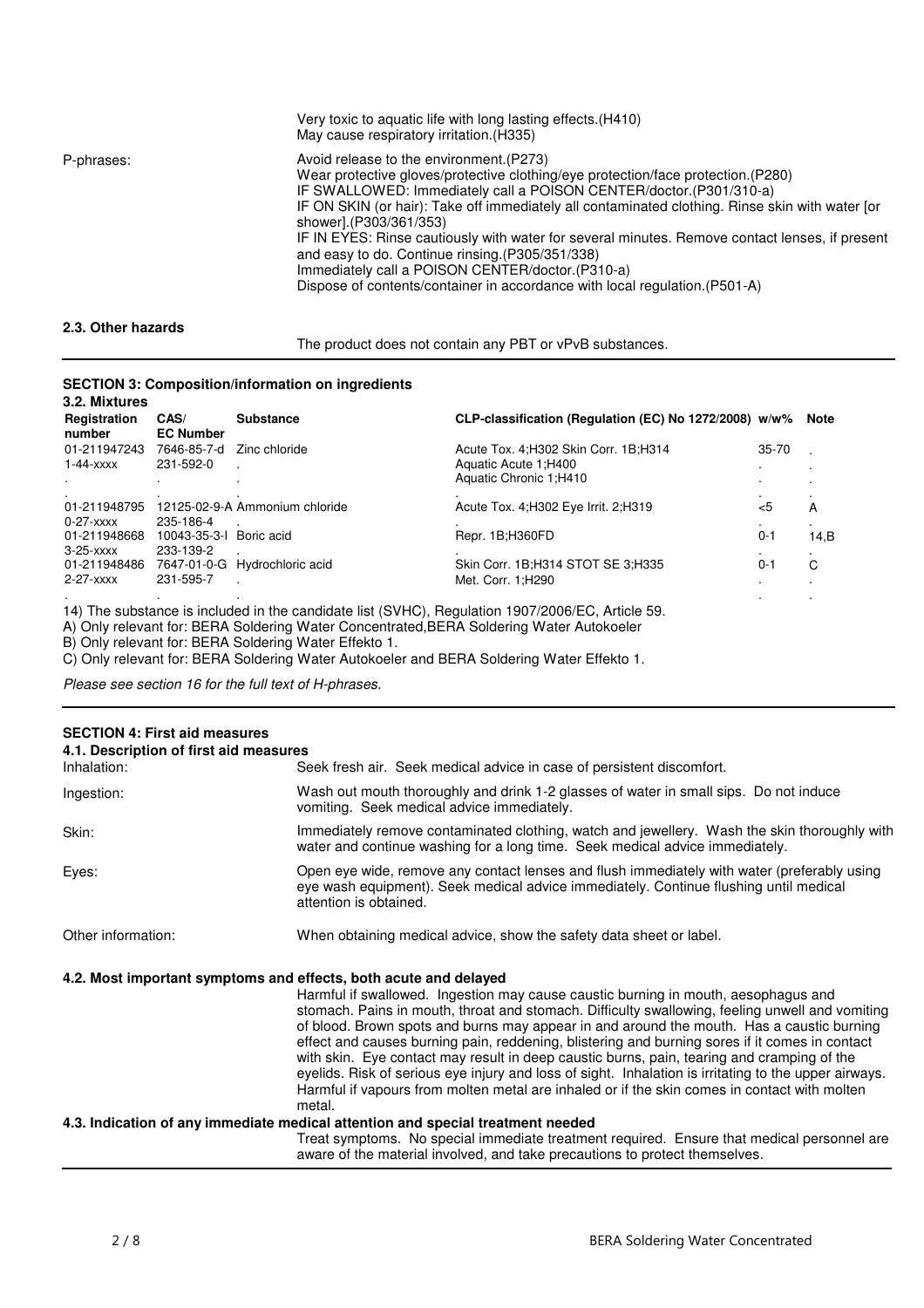| <b>SECTION 5: Firefighting measures</b>                                                                             |                                                             |                                                                                                                                                                                                                                                                                          |          |
|---------------------------------------------------------------------------------------------------------------------|-------------------------------------------------------------|------------------------------------------------------------------------------------------------------------------------------------------------------------------------------------------------------------------------------------------------------------------------------------------|----------|
| 5.1. Extinguishing media<br>Suitable extinguishing media                                                            | non-ignited stock.                                          | Extinguish with powder, foam, carbon dioxide or water mist. Use water or water mist to cool                                                                                                                                                                                              |          |
| Unsuitable extinguishing media                                                                                      | Do not use water stream, as it may spread the fire.         |                                                                                                                                                                                                                                                                                          |          |
| 5.2. Special hazards arising from the substance or mixture                                                          |                                                             |                                                                                                                                                                                                                                                                                          |          |
|                                                                                                                     | and toxic gases may be released.                            | The product is not directly flammable. Avoid inhalation of vapour and fumes - seek fresh air.<br>Product decomposes in fire conditions or when heated to high temperatures, and inflammable                                                                                              |          |
| 5.3. Advice for firefighters                                                                                        | corrosive.                                                  | Move containers from danger area if it can be done without risk. Avoid inhalation of vapour and<br>flue gases - seek fresh air. Wear Self-Contained Breathing Apparatus (SCBA) with a chemical<br>protection suit. Extinguishing water which has been in contact with the product may be |          |
| <b>SECTION 6: Accidental release measures</b>                                                                       |                                                             |                                                                                                                                                                                                                                                                                          |          |
| 6.1. Personal precautions, protective equipment and emergency procedures<br>For non-emergency personnel:            | this can be done without risk.                              | In case of insufficient ventilation, wear respiratory protective equipment. Wear safety<br>goggles/face protection. Wear gloves. Stay upwind/keep distance from source. Stop leak if                                                                                                     |          |
| For emergency responders:                                                                                           |                                                             | In addition to the above: Chemical protective suit equivalent to EN 943-2 is recommended.                                                                                                                                                                                                |          |
| 6.2. Environmental precautions                                                                                      |                                                             |                                                                                                                                                                                                                                                                                          |          |
| 6.3. Methods and material for containment and cleaning up                                                           | Prevent spillage from entering drains and/or surface water. |                                                                                                                                                                                                                                                                                          |          |
|                                                                                                                     |                                                             | Contain and absorb spill with sand or other absorbent material and transfer to suitable waste<br>containers. Wipe up minor spills with a cloth. Caution! Causes burns.                                                                                                                   |          |
| 6.4. Reference to other sections                                                                                    |                                                             | See section 8 for type of protective equipment. See section 13 for instructions on disposal.                                                                                                                                                                                             |          |
| <b>SECTION 7: Handling and storage</b><br>7.1. Precautions for safe handling                                        | local exhaust ventilation).                                 | Running water and eye wash equipment must be available. Wash hands before breaks, before<br>using restroom facilities, and at the end of work. Work under effective process ventilation (e.g.                                                                                            |          |
| 7.2. Conditions for safe storage, including any incompatibilities                                                   |                                                             | Store safely, out of reach of children and away from food, animal feeding stuffs, medicines, etc.<br>Store in a dry, cool, well-ventilated area. Keep in tightly closed original packaging.                                                                                              |          |
| 7.3. Specific end use(s)                                                                                            | None.                                                       |                                                                                                                                                                                                                                                                                          |          |
| <b>SECTION 8: Exposure controls/personal protection</b><br>8.1. Control parameters<br>Occupational exposure limits: |                                                             |                                                                                                                                                                                                                                                                                          |          |
| Ingredient:                                                                                                         |                                                             | Exposure limit                                                                                                                                                                                                                                                                           | Comments |
| ammonium chloride                                                                                                   |                                                             | (8h), - (15m) ppm                                                                                                                                                                                                                                                                        |          |
| zinc chloride                                                                                                       |                                                             | 10 (8h), 20 (15m) mg/m3<br>(8h), - (15m) ppm                                                                                                                                                                                                                                             | Fume     |
| Hydrochloric acid                                                                                                   |                                                             | $1$ (8h), 2 (15m) mg/m3<br>1 (8h), 5 (15m) ppm<br>$2(8h), 8(15m)$ mg/m3                                                                                                                                                                                                                  |          |
| Legal basis:                                                                                                        |                                                             | EH40/2005 Workplace exposure limits. Last amended December 2011.                                                                                                                                                                                                                         |          |
| Measuring methods:                                                                                                  | hygiene measurements.                                       | Compliance with the stated occupational exposure limits may be checked by occupational                                                                                                                                                                                                   |          |
| DNEL values:                                                                                                        | 7647-01-0-G:<br>Workers:                                    | Inhalation DNEL (acute/short-term exposure - local effects), 15 mg/m <sup>3</sup> .<br>Inhalation DNEL (long-term exposure - systemic effects), 8 mg/m <sup>3</sup> .                                                                                                                    |          |
| 3/8                                                                                                                 |                                                             | <b>BERA Soldering Water Concentrated</b>                                                                                                                                                                                                                                                 |          |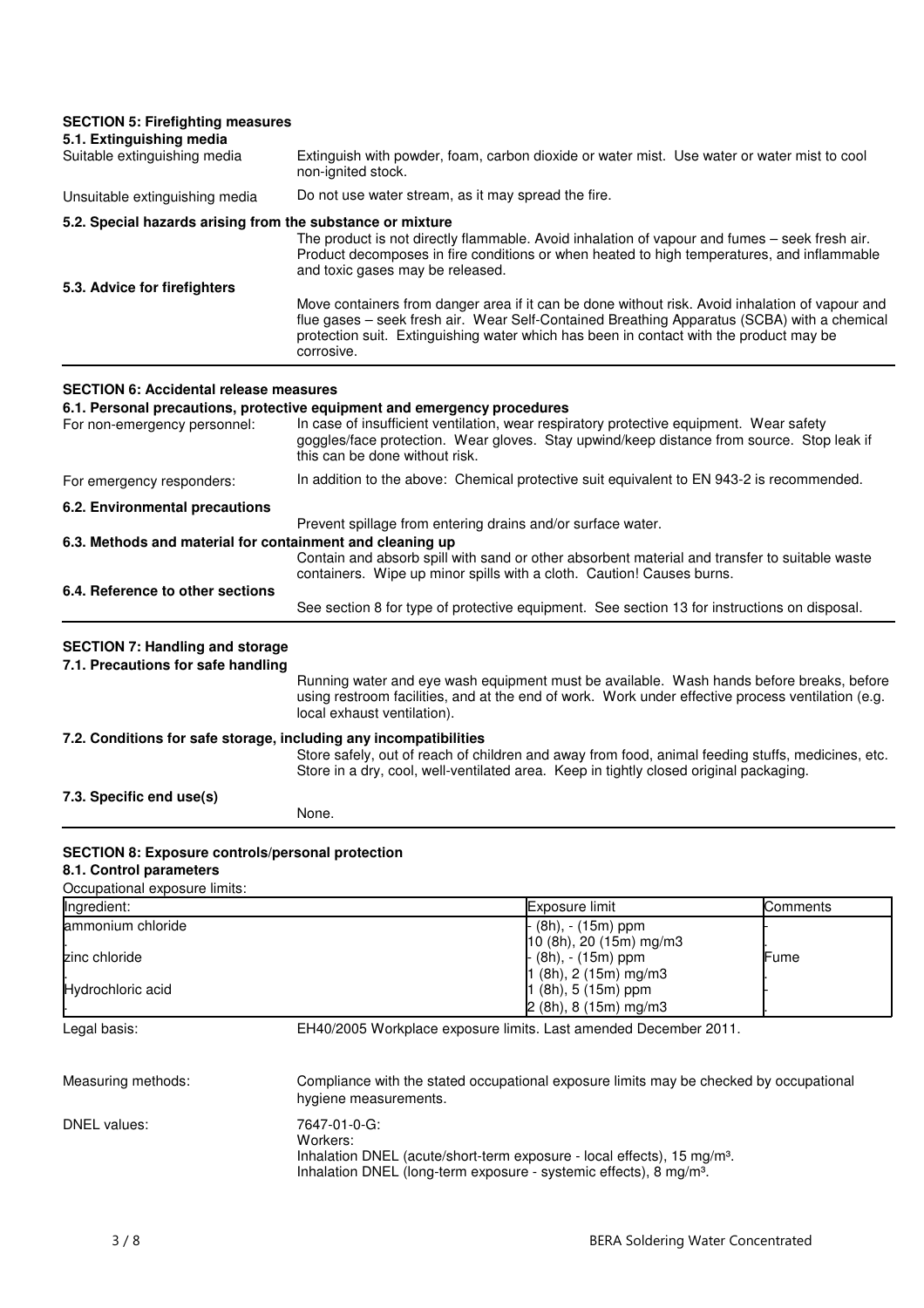|                                                             | 10043-35-3-I:<br>Workers:<br>Inhalation DNEL (long-term exposure - systemic effects), 8,3 mg/m <sup>3</sup> .<br>Dermal DNEL (long-term exposure - systemic effects), 392 mg/kg bw/day.                                                                                                                                                     |
|-------------------------------------------------------------|---------------------------------------------------------------------------------------------------------------------------------------------------------------------------------------------------------------------------------------------------------------------------------------------------------------------------------------------|
|                                                             | General population:<br>Inhalation DNEL (long-term exposure - systemic effects), 4,15 mg/m <sup>3</sup> .<br>Dermal DNEL (long-term exposure - systemic effects), 196 mg/kg bw/day.<br>Oral DNEL (long-term exposure - systemic effects), 0,98 mg/kg bw/day.<br>Oral DNEL (acute/short-term exposure - systemic effects), 0,98 mg/kg bw/day. |
| <b>PNEC</b> values:                                         | 7647-01-0-G:<br>PNEC aqua (freshwater) 0,036 mg/l.<br>PNEC aqua (marine water) 0,036 mg/l.<br>PNEC aqua (intermittent releases) 0,045 mg/l.<br>PNEC STP (wastewater-treatment facilities) 0,036 mg/l.                                                                                                                                       |
|                                                             | 10043-35-3-I:<br>PNEC aqua (freshwater) 2,02 mg/l.<br>PNEC aqua (marine water) 2,02 mg/l.<br>PNEC aqua (intermittent releases) 13,7 mg/l.<br>PNEC STP (wastewater-treatment facilities) 10 mg/l.<br>PNEC soil 5,5 mg/l.                                                                                                                     |
| 8.2. Exposure controls<br>Appropriate engineering controls: | Wear the personal protective equipment specified below.                                                                                                                                                                                                                                                                                     |
| Personal protective equipment,<br>eye/face protection:      | Wear safety goggles/face protection. Eye protection must conform to EN 166.                                                                                                                                                                                                                                                                 |
| Personal protective equipment,<br>skin protection:          | Wear plastic or rubber protective gloves. Breakthrough time has not been determined for the<br>product. Change gloves often. Gloves must conform to EN 374. Wear protective gloves which<br>protect against contact and splashing from molten metal.                                                                                        |
| Personal protective equipment,<br>respiratory protection:   | In case of heating/use of the product in an area with inadequate ventilation, wear respiratory<br>protection with filter B/P3. Respiratory protection must conform to one of the following<br>standards: EN 136/140/145.                                                                                                                    |
| Environmental exposure controls:                            | Ensure compliance with local regulations for emissions.                                                                                                                                                                                                                                                                                     |

# **SECTION 9: Physical and chemical properties**

| 9.1. Information on basic physical and chemical properties |                                     |  |
|------------------------------------------------------------|-------------------------------------|--|
| State:                                                     | Liquid                              |  |
| Colour:                                                    | Colourless                          |  |
| Odour:                                                     | Odourless                           |  |
| Odour threshold:                                           | No data                             |  |
| pH (solution for use):                                     | No data                             |  |
| pH (concentrate):                                          | No data                             |  |
| Melting point/freezing point:                              | No data                             |  |
| Initial boiling point and boiling                          | No data                             |  |
| range:                                                     |                                     |  |
| Flash point:                                               | No data                             |  |
| Evaporation rate:                                          | No data                             |  |
| Flammability (solid, gas):                                 | No data                             |  |
| Upper/lower flammability limits:                           | No data                             |  |
| Upper/lower explosive limits:                              | No data                             |  |
| Vapour pressure:                                           | No data                             |  |
| Vapour density:                                            | No data                             |  |
| Relative density:                                          | 1,5 - 1,8 g/cm <sup>3</sup>         |  |
| Solubility:                                                | Miscible with the following: Water. |  |
| <b>Partition coefficient</b>                               | No data                             |  |
| n-octanol/water:                                           |                                     |  |
| Auto-ignition temperature:                                 | No data                             |  |
| Decomposition temperature:                                 | No data                             |  |
| Viscosity:                                                 | No data                             |  |
| Explosive properties:                                      | No data                             |  |
| Oxidising properties:                                      | No data                             |  |
|                                                            |                                     |  |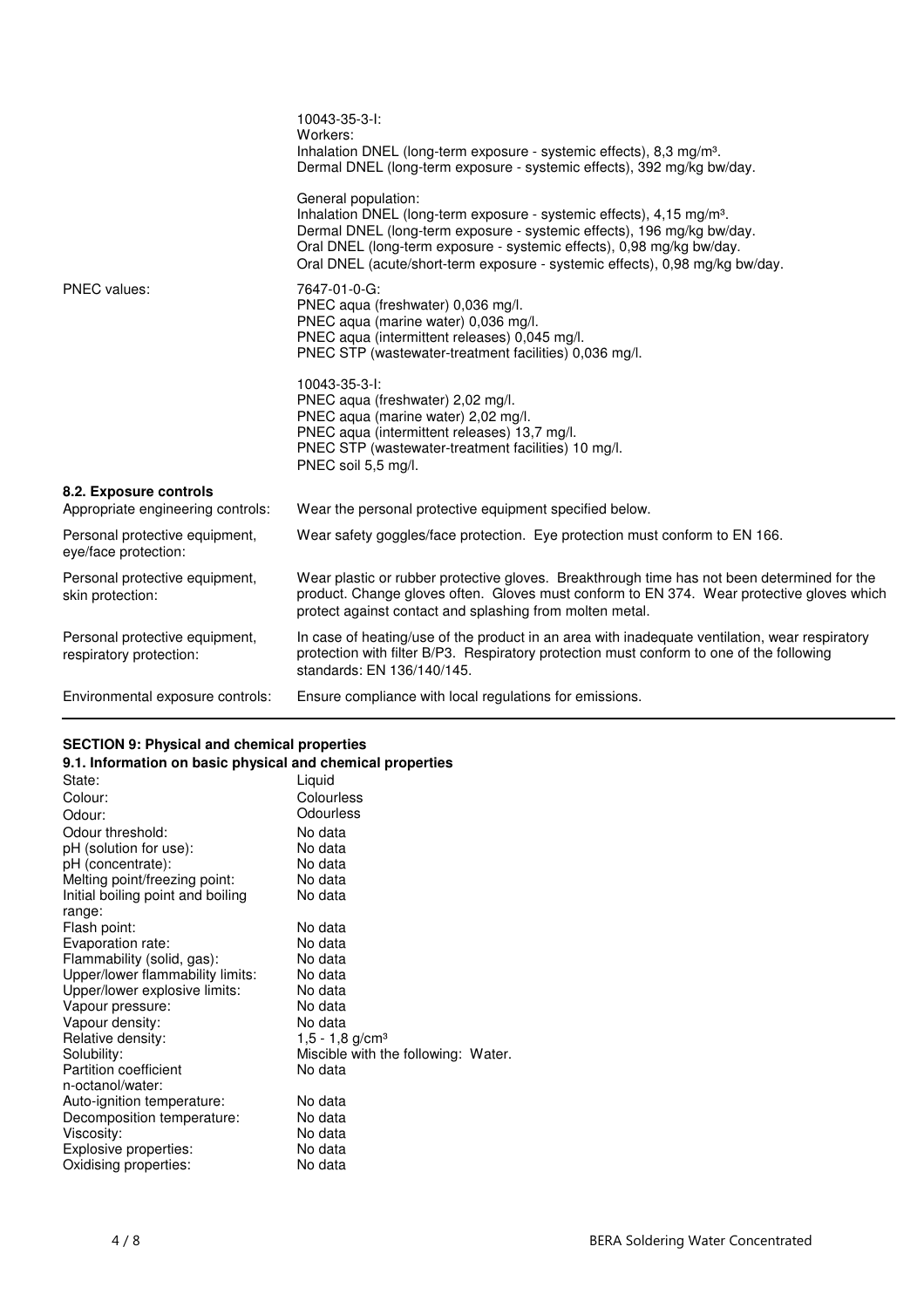### **9.2. Other information**

| None |  |
|------|--|
|------|--|

| <b>SECTION 10: Stability and reactivity</b><br>10.1. Reactivity      |                                                                                                                                                                                                                                                                                                                 |
|----------------------------------------------------------------------|-----------------------------------------------------------------------------------------------------------------------------------------------------------------------------------------------------------------------------------------------------------------------------------------------------------------|
|                                                                      | Not reactive.                                                                                                                                                                                                                                                                                                   |
| 10.2. Chemical stability                                             | The product is stable when used in accordance with the supplier's directions.                                                                                                                                                                                                                                   |
| 10.3. Possibility of hazardous reactions                             | None known.                                                                                                                                                                                                                                                                                                     |
| 10.4. Conditions to avoid                                            | Avoid heating and contact with ignition sources.                                                                                                                                                                                                                                                                |
| 10.5. Incompatible materials                                         |                                                                                                                                                                                                                                                                                                                 |
| 10.6. Hazardous decomposition products                               | None known.                                                                                                                                                                                                                                                                                                     |
|                                                                      | Product decomposes in fire conditions or when heated to high temperatures, and inflammable<br>and toxic gases may be released.                                                                                                                                                                                  |
| <b>SECTION 11: Toxicological information</b>                         |                                                                                                                                                                                                                                                                                                                 |
| 11.1. Information on toxicological effects<br>Acute toxicity - oral: | Harmful if swallowed.                                                                                                                                                                                                                                                                                           |
|                                                                      | 7646-85-7-d: Rat: LD50 = 350 mg/kg<br>12125-02-9-A: Rat: LD50 = 1410 mg/kg<br>10043-35-3-I: Rat: LD50 > 2660 mg/kg                                                                                                                                                                                              |
| Acute toxicity - dermal:                                             | The product does not have to be classified. Test data are not available.                                                                                                                                                                                                                                        |
| Acute toxicity - inhalation:                                         | The product does not have to be classified. Test data are not available.                                                                                                                                                                                                                                        |
| Skin corrosion/irritation:                                           | Has a caustic burning effect and causes burning pain, reddening, blistering and burning sores if<br>it comes in contact with skin.                                                                                                                                                                              |
| Serious eye damage/eye irritation:                                   | Eye contact may result in deep caustic burns, pain, tearing and cramping of the eyelids. Risk of<br>serious eye injury and loss of sight.                                                                                                                                                                       |
| Respiratory sensitisation or skin<br>sensitisation:                  | The product does not have to be classified. Test data are not available.                                                                                                                                                                                                                                        |
| Germ cell mutagenicity:                                              | The product does not have to be classified. Test data are not available.                                                                                                                                                                                                                                        |
| Carcinogenic properties:                                             | The product does not have to be classified. Test data are not available.                                                                                                                                                                                                                                        |
| Reproductive toxicity:                                               | The product does not have to be classified. Test data are not available.                                                                                                                                                                                                                                        |
| Single STOT exposure:                                                | Inhalation is irritating to the upper airways. Test data are not available. Inhalation of smoke<br>from the soldering / welding process may cause irritation to the upper airways. May cause a<br>burning sensation in the nose, mouth and throat, as well as headaches, coughing and<br>discomfort.            |
| Repeated STOT exposure:                                              | The product does not have to be classified. Test data are not available. Prolonged exposure to<br>welding smoke and particles constitutes a risk of developing asthmatic diseases, various<br>respiratory disorders and cancer of the respiratory system. Prolonged inhalation may cause<br>water in the lungs. |
| Aspiration hazard:                                                   | The product does not have to be classified. Test data are not available.                                                                                                                                                                                                                                        |
| Other toxicological effects:                                         | Ingestion may cause caustic burning in mouth, aesophagus and stomach. Pains in mouth,<br>throat and stomach. Difficulty swallowing, feeling unwell and vomiting of blood. Brown spots and<br>burns may appear in and around the mouth.                                                                          |

#### **SECTION 12: Ecological information**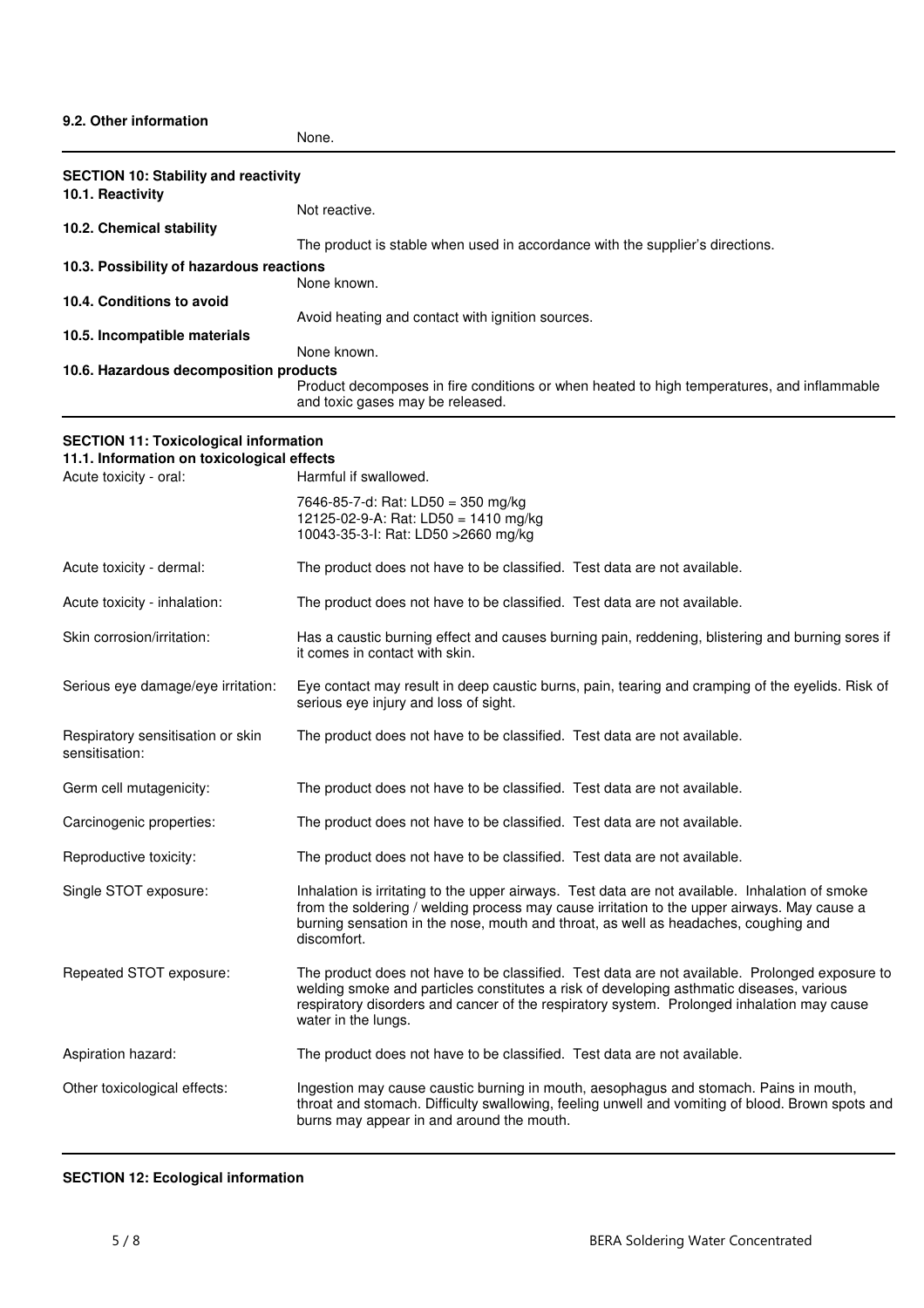| 12.1. Toxicity                                                              | Very toxic to aquatic life with long lasting effects.                                                                                                                                                                         |
|-----------------------------------------------------------------------------|-------------------------------------------------------------------------------------------------------------------------------------------------------------------------------------------------------------------------------|
|                                                                             | 7646-85-7-d:                                                                                                                                                                                                                  |
| Acute toxicity:                                                             | Fish: Danio rerio: 96hLC50 = 38 mg/l<br>Crustacea: Daphnia magna: 48hEC50 = 0,33 mg/l                                                                                                                                         |
|                                                                             | 12125-02-9-A:<br>Fish: Cyprinus carpio: 96hLC50 = 209 mg/l<br>Crustacea: Daphnia pulex: 48hEC50 >100 mg/l                                                                                                                     |
|                                                                             | 10043-35-3-I:<br>Fish: Oncorhynchus sp.: $96h$ LC50 = 50-100 mg/l<br>Crustacea: Daphnia magna: 48hEC50 = 133 mg/l                                                                                                             |
| 12.2. Persistence and degradability                                         | Test data are not available.                                                                                                                                                                                                  |
| 12.3. Bioaccumulative potential                                             | No bioaccumulation expected.                                                                                                                                                                                                  |
| 12.4. Mobility in soil                                                      | Test data are not available.                                                                                                                                                                                                  |
| 12.5. Results of PBT and vPvB assessment                                    |                                                                                                                                                                                                                               |
|                                                                             | The product does not contain any PBT or vPvB substances.                                                                                                                                                                      |
| 12.6. Other adverse effects                                                 | None known.                                                                                                                                                                                                                   |
| <b>SECTION 13: Disposal considerations</b><br>13.1. Waste treatment methods |                                                                                                                                                                                                                               |
|                                                                             | Avoid discharge to drain or surface water. Collect spills and waste in closed, leak-proof<br>containers for disposal at the local hazardous waste site.                                                                       |
|                                                                             | EWC code: Depends on line of business and use, for instance 16 03 03 <sup>*</sup> inorganic wastes<br>containing dangerous substances                                                                                         |
|                                                                             | Absorbent/cloth contaminated with the product:<br>EWC code: 15 02 02 absorbents, filter materials (including oil filters not otherwise specified),<br>wiping cloths, protective clothing contaminated by dangerous substances |
|                                                                             | Empty, cleansed packaging should be disposed of for recycling. Uncleansed packaging is to be<br>disposed of via the local waste-removal scheme.                                                                               |
| <b>SECTION 14: Transport information</b><br><b>ADR/RID</b>                  |                                                                                                                                                                                                                               |
| 14.1. UN number                                                             | 1840                                                                                                                                                                                                                          |
| 14.2. UN proper shipping name                                               | ZINC CHLORIDE SOLUTION                                                                                                                                                                                                        |
| 14.3. Transport hazard class(es)                                            | 8                                                                                                                                                                                                                             |
| 14.4. Packing group                                                         | Ш                                                                                                                                                                                                                             |
| Hazard identification number                                                | 80                                                                                                                                                                                                                            |
| Tunnel restriction code:                                                    | E                                                                                                                                                                                                                             |
| 14.5. Environmental hazards                                                 | The product must be labelled as an environmental hazard (symbol: fish and tree) in packaging<br>sizes of more than 5 kg/l.                                                                                                    |
| <b>ADN</b><br>14.1. UN number                                               | 1840                                                                                                                                                                                                                          |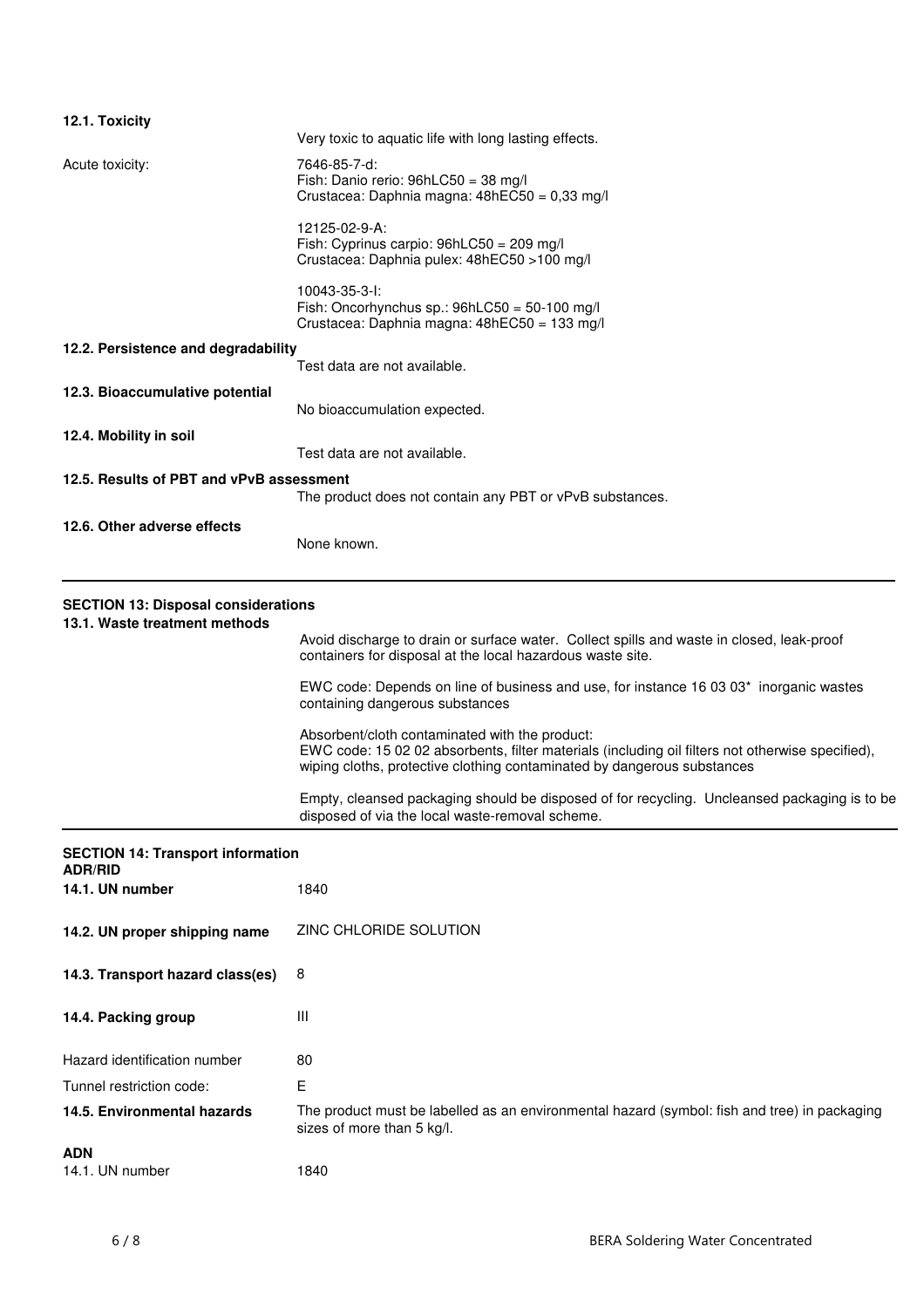| 14.2. UN proper shipping name                                                                | ZINC CHLORIDE SOLUTION                                                                                                                                                                                                                                                                                                                                                                                                              |
|----------------------------------------------------------------------------------------------|-------------------------------------------------------------------------------------------------------------------------------------------------------------------------------------------------------------------------------------------------------------------------------------------------------------------------------------------------------------------------------------------------------------------------------------|
| 14.3. Transport hazard class(es)                                                             | 8                                                                                                                                                                                                                                                                                                                                                                                                                                   |
| 14.4. Packing group                                                                          | Ш                                                                                                                                                                                                                                                                                                                                                                                                                                   |
| 14.5. Environmental hazards                                                                  | The product must be labelled as an environmental hazard (symbol: fish and tree) in packaging<br>sizes of more than 5 kg/l.                                                                                                                                                                                                                                                                                                          |
| Transport in tank vessels:                                                                   | Not applicable.                                                                                                                                                                                                                                                                                                                                                                                                                     |
| <b>IMDG</b>                                                                                  |                                                                                                                                                                                                                                                                                                                                                                                                                                     |
| 14.1. UN number                                                                              | 1840                                                                                                                                                                                                                                                                                                                                                                                                                                |
| 14.2. UN proper shipping name                                                                | ZINC CHLORIDE SOLUTION                                                                                                                                                                                                                                                                                                                                                                                                              |
| 14.3. Transport hazard class(es)                                                             | 8                                                                                                                                                                                                                                                                                                                                                                                                                                   |
| 14.4. Packing group                                                                          | Ш                                                                                                                                                                                                                                                                                                                                                                                                                                   |
| 14.5. Environmental hazards                                                                  | The product must be labelled as a Marine Pollutant (MP) in packaging sizes of more than 5 kg/l.                                                                                                                                                                                                                                                                                                                                     |
| IMDG Code segregation group:                                                                 | 1 - Acids                                                                                                                                                                                                                                                                                                                                                                                                                           |
| <b>ICAO/IATA</b><br>14.1. UN number                                                          | 1840                                                                                                                                                                                                                                                                                                                                                                                                                                |
| 14.2. UN proper shipping name                                                                | ZINC CHLORIDE SOLUTION                                                                                                                                                                                                                                                                                                                                                                                                              |
| 14.3. Transport hazard class(es)                                                             | 8                                                                                                                                                                                                                                                                                                                                                                                                                                   |
| 14.4. Packing group                                                                          | Ш                                                                                                                                                                                                                                                                                                                                                                                                                                   |
| 14.5. Environmental hazards                                                                  | The product must be labelled as an environmental hazard (symbol: fish and tree) in packaging<br>sizes of more than 5 kg/l.                                                                                                                                                                                                                                                                                                          |
| 14.6. Special precautions for user                                                           | None.                                                                                                                                                                                                                                                                                                                                                                                                                               |
|                                                                                              | 14.7. Transport in bulk according to Annex II of MARPOL73/78 and the IBC Code<br>Not applicable.                                                                                                                                                                                                                                                                                                                                    |
| <b>SECTION 15: Regulatory information</b>                                                    | Covered by: Council Directive 94/33/EC of 22 June 1994 on the protection of young people at<br>work.                                                                                                                                                                                                                                                                                                                                |
| Special provisions:                                                                          | 15.1. Safety, health and environmental regulations/legislation specific for the substance or mixture<br>Special care should be applied for employees under the age of 18. Young people under the age<br>of 18 may not carry out any work causing harmful exposure to this product.<br>Directive 2012/18/EU (Seveso), E1 Hazardous to the Aquatic Environment in Category Acute 1<br>or Chronic 1: Column 2: 100 t, Column 3: 200 t. |
| 15.2. Chemical safety assessment                                                             | Chemical safety assessment has not been performed.                                                                                                                                                                                                                                                                                                                                                                                  |
| <b>SECTION 16: Other information</b><br>Changes have been made in the<br>following sections: | 1,3                                                                                                                                                                                                                                                                                                                                                                                                                                 |
| Abbreviation explanations:                                                                   | PBT: Persistent, Bioaccumulative and Toxic<br>vPvB: Very Persistent and Very Bioaccumulative<br>STOT: Specific Target Organ Toxicity                                                                                                                                                                                                                                                                                                |
| Classification method:                                                                       | Calculation based on the hazards of the known components.                                                                                                                                                                                                                                                                                                                                                                           |
| H-phrases:                                                                                   | H290 May be corrosive to metals.<br>H302 Harmful if swallowed.<br>H314 Causes severe skin burns and eye damage.                                                                                                                                                                                                                                                                                                                     |